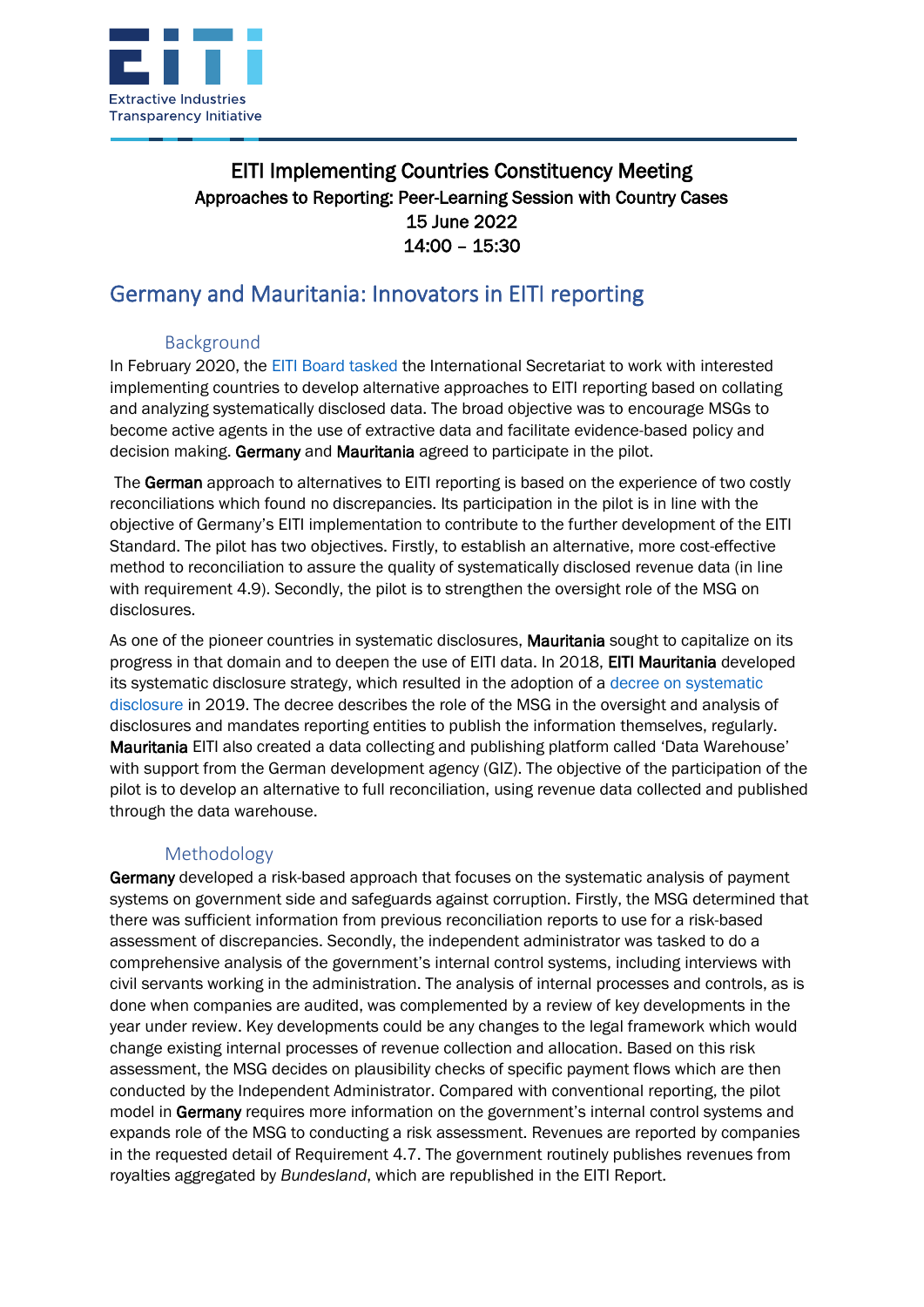

Mauritania is building on Germany's proof of concept and will apply the risk assessment methodology. Although inspired by the German experience, Mauritania's approach to the pilot will be adapted to the national context, as government institutions do not allow the same level of data reliability. An additional module designed to analyze the revenues from a particular extractive project is foreseen and should allow for the comparison of expected and actual revenues. Mauritania will have a chance to explore the extent to which this analysis can be used as an alternative to reconciliation to assess the reliability of the data.

### Results

The pilot has only been fully implemented by Germany to date. By adopting an audit-based approach of analysing payment processes and internal controls of government entities, the German MSG has gained a better understanding of the payment ecosystems for payments related to the extractive industry. There is agreement between the independent administrator and the MSG that the two-step approach allows for greater confidence in the quality of the information disclosed by companies. The execution of the pilot was demanding on the MSG, independent administrator and the secretariat. However, if this approach is deemed sufficient to adhere to Requirement 4.9, it would allow to more quickly publish subsequent EITI Reports.

The lessons learned review in February 2022 (Board Paper 52-4-B) found that approaches to EITI reporting have resource implications that are important to consider when evaluating results. The cost of Germany's EITI Report fell from EUR 130,000 for the conventional report covering 2017 to EUR 100,000 for the first year of the pilot in 2018. The significant role of the MSG in producing the pilot report indicates possible opportunity costs with other EITI implementation activities beyond disclosures. The timeliness of German EITI reporting has remained constant under the pilot.

The Board envisioned knowledge sharing would underpin the process for development of alternative approaches to EITI reporting. In February, German colleagues held a virtual meeting with counterparts in **Mauritania** EITI to share their experience with the pilot. These exchanges with both the national secretariats and the independent administrators proved to be crucial to Mauritania's understanding of the concrete implementation of the pilot, the chosen methodology and its implications for the work of the secretariat and independent administrator.

#### Next steps

Mauritania is still at an early stage of participation in the pilot. It has developed terms of reference for its 2020 report to be published this year and is holding its first meetings with the independent administrator to agree the next steps.

Germany's MSG is currently considering a possible third phase of the pilot scheme. The focus is on formulating a procedure that could be used over several years. A key consideration is annual follow-up on the processes and controls for risk assessment. This is to ensure alignment of reporting with the EITI Standard. Agreement on a standard procedure that is fully compliant with the EITI Standard would reduce the extra time required by the MSG to implement the pilot scheme.

# Senegal: Example of good reporting practices

Senegal ensures timely disclosures that provide a basis both for public debate and policymaking related to the extractive industries and public finance management. Senegal now has one of the timeliest sets of data required under the EITI Standard worldwide with EITI data disclosed to the public within one year of the end of the fiscal period covered. There are numerous examples of